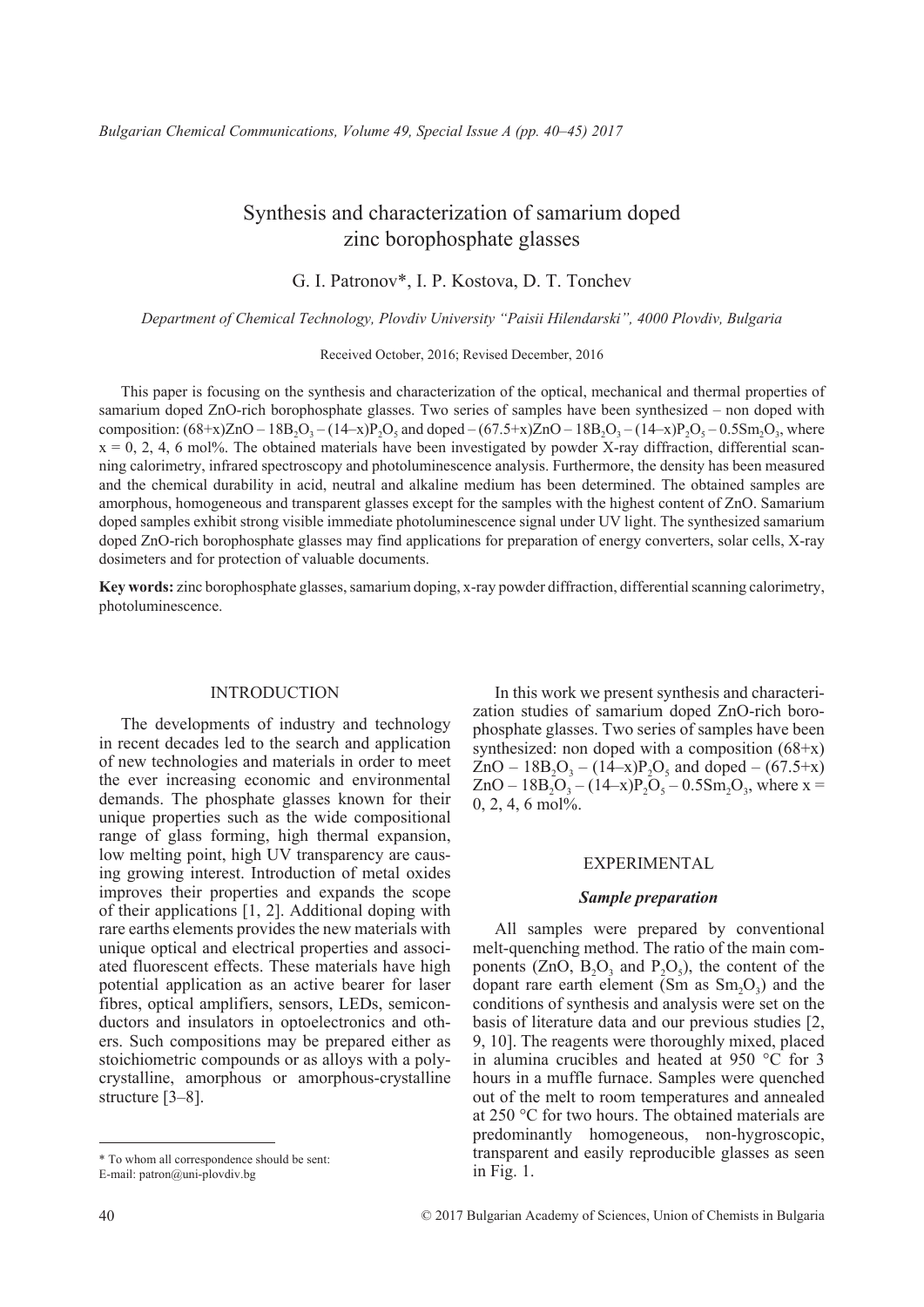

Fig. 1. Photo of the synthesized doped (upper row – samples 5–8) and non doped samples (bottom row – samples 1–4).

### *Analytical procedures:*

### *Density measurements*

Density measurements were carried out according to the Archimedes method using deionized water of density  $1g/cm<sup>3</sup>$  as an immersion liquid.

### *Chemical durability*

The chemical durability was evaluated from the dissolution rate  $(D<sub>r</sub>)$  of synthesized samples in alkaline, neutral and acidic aqueous solutions at 98 °C for 1, 2 and 3 hours, correspondingly. The following solutions were used for this purpose  $-0,1M$  NaOH  $+ 0.5M$  Na<sub>2</sub>CO<sub>3</sub> (pH = 12.2), deionized water (pH = 7) and  $0,1M$  HCl ( $pH = 1$ ). The samples were placed for up to three hours in each solution. The change in weight and area of the samples was reported every hour. The dissolution rate  $D_r$  of the respective compositions was calculated from the obtained results:

(1) 
$$
D_r = \frac{\Delta W}{t}, [g.cm^{-2}.s^{-1}]
$$

where  $\Delta W$  is the weight loss in relation with the surface area of the immersed sample and t is the time that the sample was immersed in the test solution [11].

# *Powder X-ray diffraction analysis*

Structural characterization was carried out by powder X-ray diffraction (XRD) using a Bruker D8 Advance powder diffractometer with  $Cu - Ka$  radiation source  $(l = 1.5406$  nm) and Lynx Eye PSD detector. XRD spectra were recorded at room temperature. Data were collected in the 2θ range from 10° to 80° 2θ with a step of 0.04° 2θ and counting time of 0.2 s/strip (total of 35 s/step). The phase in the XRD patterns was identified using the Diffract Plus EVA v.12 program and ICDD PDF-2 (2009) database – PDF 01-070-8070 (ZnO) [12, 13].

### *Infrared spectroscopy analysis*

The Infrared spectroscopy studies were conducted using the Perkin Elmer 1750 Infrared Fourier Transform Spectrometer.

### *Differential Scanning Calorimetric analysis*

DSC measurements were performed using TA Instruments DSC Q100 and DSC 2910 with attached Fast Air Cooling System (FACS) and Refrigerating Cooling System (RCS). The samples (20–22 mg) were placed in aluminium hermetic pans. A heating rate of 10 K/min was used.

### *Photoluminescence measurements*

The photoluminescence spectra were measured by optical CCD Aventes spectrometer Ave spec – 2048. The set-up consists of a light source, a sample and a detection system. The light source is a combination of a Deuterium and a Halogen lamp, providing a spectrum with the 250–1100 nm range for transmission and absorption measurements and semiconductor light emitting diode (LED), emitting at 395 nm to pump directly the sample under study for photoluminescence measurements.

### III. RESULTS AND DISCUSSION

List of the synthesized two series zinc borophosphate compositions with theirs thermal (glass transition temperature) and physical properties (density and molar volume) is presented in Table 1. As can be seen from the results, the values of density of the synthesized materials increase with increasing the content of zinc. Samarium doped samples have higher density. Enhancing the density is probably due to the consolidation of the structure of the compositions.

The results obtained for the chemical durability of the synthesized samples are presented in Table 2. Data about the behaviour of the samples in a neutral aqueous solution are not represented. No change has been observed under these conditions and the dissolution rate is equal to zero. The values for the rate of decomposition in an alkaline medium are in the range of  $10^{-8}$  g.cm<sup>-2</sup>.s<sup>-1</sup>, which is comparable with the resistance of the phosphate glass [11, 14]. The most significant changes occur in an acid medium, wherein the samples have been dissolved in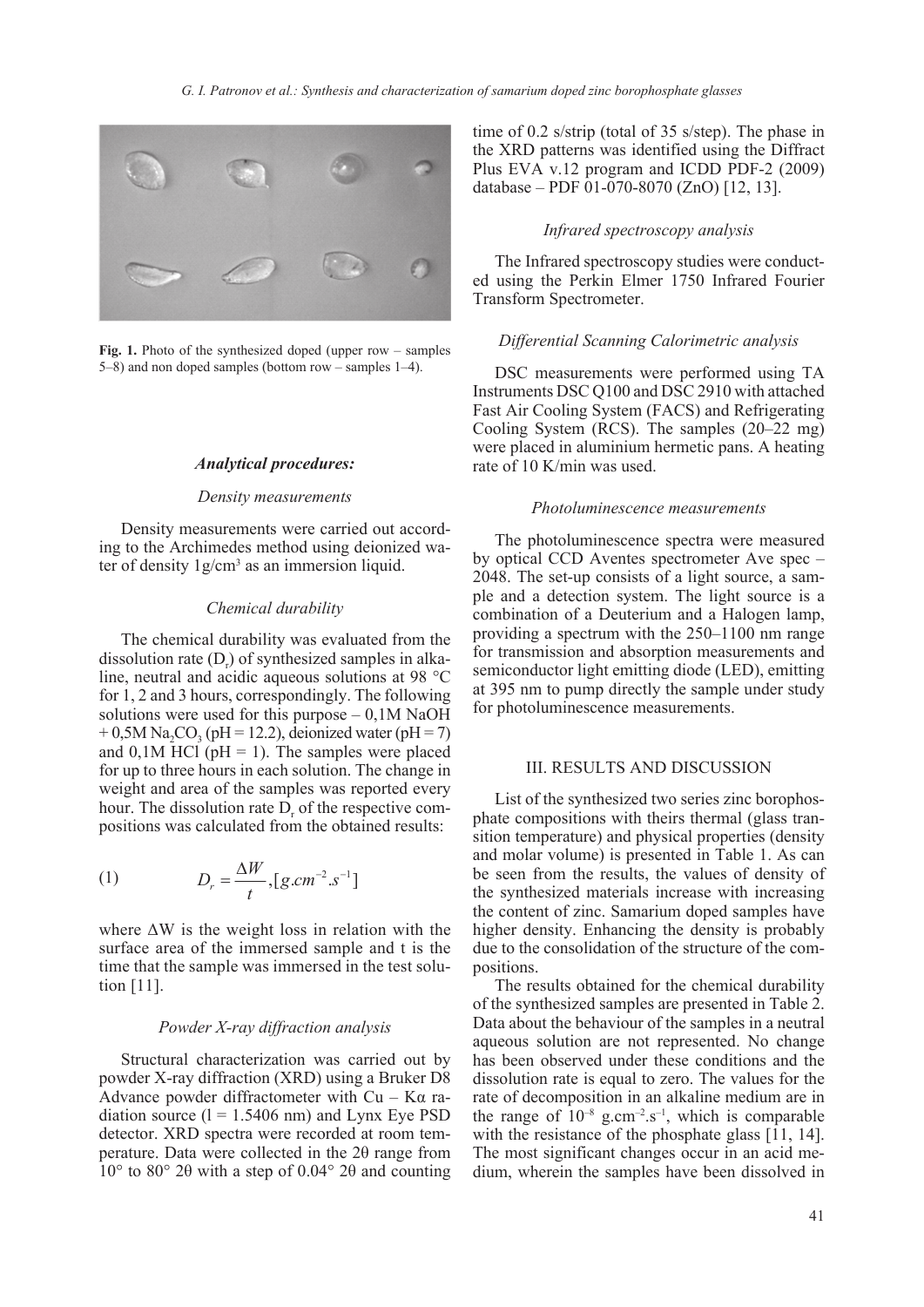| Sample,<br>$N_2$ | $ZnO$ , mol% | $B_2O_3$ , mol% | $P_2O_5$ , mol% | $Sm_2O_3$ , mol% | $Tg,$<br>°C | $\rho$ ,<br>$g/cm^3$ | $V_{m}$<br>$\rm cm^3$ |
|------------------|--------------|-----------------|-----------------|------------------|-------------|----------------------|-----------------------|
|                  | 68.00        | 18.00           | 14.00           |                  | 535.87      | 2.262                | 38.798                |
| 2                | 70.00        | 18.00           | 12.00           |                  | 541.79      | 2.727                | 31.739                |
| 3                | 72.31        | 18.00           | 9.69            |                  | 544.57      | 2.935                | 28.940                |
| 4                | 74.00        | 18.00           | 8.00            |                  | 534.94      | 2.907                | 29.011                |
| 5                | 67.50        | 18.00           | 14.00           | 0.50             | 544.72      | 3.921                | 22.726                |
| 6                | 69.50        | 18.00           | 12.00           | 0.50             | 551.10      | 4.236                | 20.749                |
|                  | 71.81        | 18.00           | 9.69            | 0.50             | 533.98      | 4.433                | 19.510                |
| 8                | 73.50        | 18.00           | 8.00            | 0.50             | 533.99      | 4.889                | 17.482                |

**Table 1.** Composition, thermal and physical properties of samarium doped zinc borophosphate samples

**Table 2.** Dissolution rate  $(D<sub>r</sub>)$  of synthesized samples in alkaline and acidic aqueous solutions at 98 °C for different time

|               |                    | Acid resistance    |                    |                    |
|---------------|--------------------|--------------------|--------------------|--------------------|
| Sample, $N_2$ | $D_{r60}$          | $D_{r120}$         | $D_{r180}$         | $D_{r40}$          |
|               | $g.cm^{-2}.s^{-1}$ | $g.cm^{-2}.s^{-1}$ | $g.cm^{-2}.s^{-1}$ | $g.cm^{-2}.s^{-1}$ |
|               | $2,7778.10^{-8}$   | $2,7778.10^{-8}$   |                    | 9,9904.10-5        |
|               |                    |                    |                    | 7,8381.10-5        |
|               |                    |                    |                    | $9,2571.10^{-5}$   |
| 4             |                    | $2,7778.10^{-8}$   |                    | $6,7524.10^{-5}$   |
|               |                    |                    |                    | $6,9208.10^{-5}$   |
| 6             |                    |                    |                    | $6,7.10^{-5}$      |
|               | $2,7778.10^{-8}$   | $2,7778.10^{-8}$   |                    | $8,25.10^{-5}$     |
|               |                    |                    |                    | $7,3083.10^{-5}$   |

less than one hour. It is evident that the synthesized samples are stable both in neutral and in alkaline medium, but are not stable in the acidic medium.

The results obtained from Powder X-ray diffraction analysis show that the samples are predominantly amorphous, except for the samples with the highest content of zinc oxide (Fig. 2). The crystalline phase identified in these samples is indexed as ZnO (PDF 01-070-8070 from ICDD PDF-2 database using DiffractPlus EVA v.12 program (2009)) [12, 13].

Figure 3 presents the infrared spectra of the assynthesized zinc borophosphate materials – nondoped sample  $(N<sub>2</sub>1)$  and doped sample  $(N<sub>2</sub>8)$ , respectively. The absorption band at about  $1250 \text{ cm}^{-1}$ is due to the asymmetrical stretching vibration of  $P = O$ , the peak around 995 cm<sup>-1</sup> – vibration of the structural unit  $BO<sub>4</sub>$ . The absorption band at about  $730 \text{ cm}^{-1}$  is determined by the symmetrical vibration P-O-P, those about  $560 \text{ cm}^{-1}$  – by stretching vibration P-O- and peaks about  $500 \text{ cm}^{-1}$  – from the structural unit  $\overrightarrow{PQ}_4$ . The results are in agreement with the existing literature data on the structure of borophosphate glasses [2, 9, 15].

DSC analysis of the as-synthesized glass samples in accordance with XRD results are showing



**Fig. 2.** Powder X-ray diffraction patterns for samples No 7 and No 8.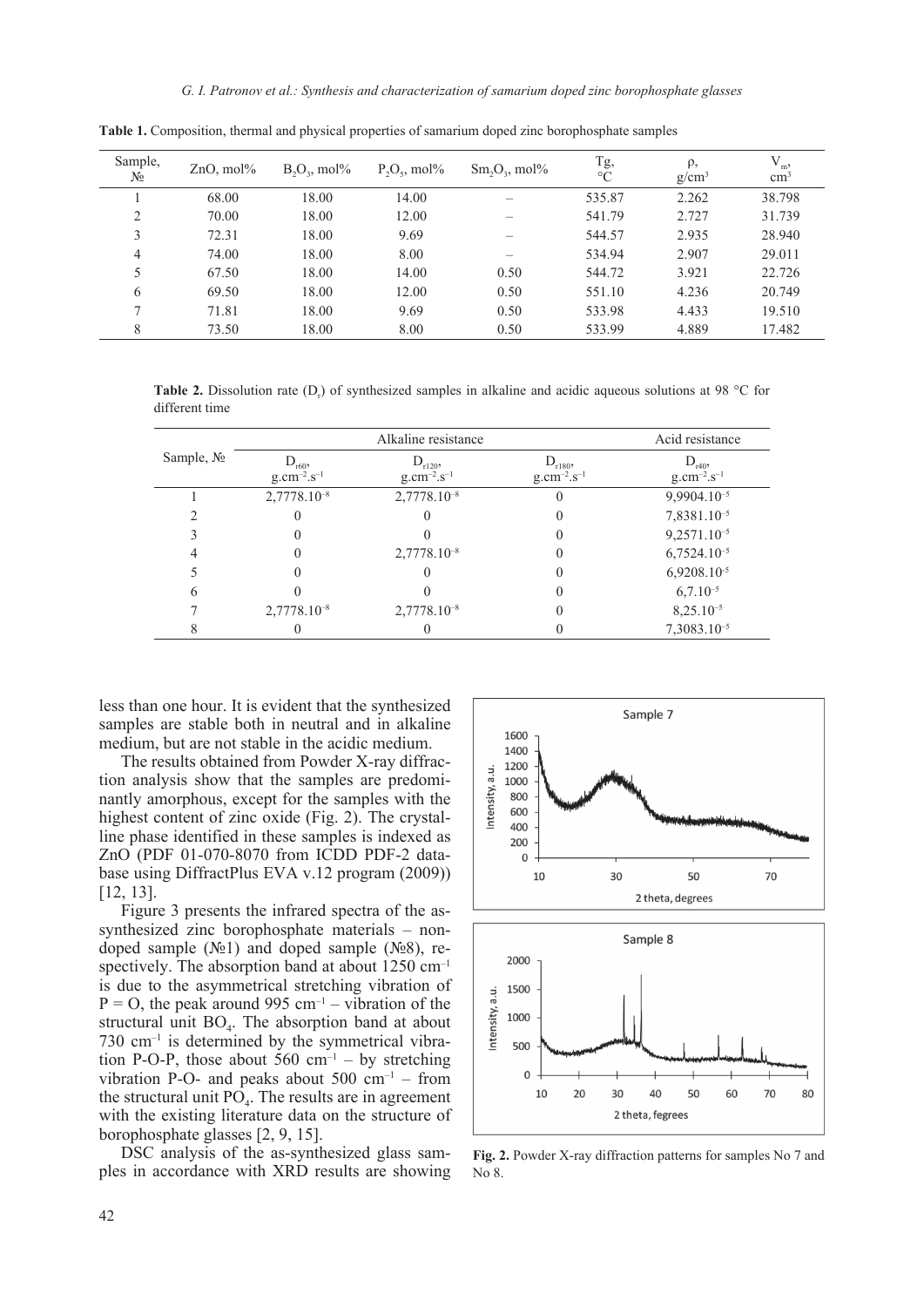

**Fig. 3.** Infrared spectra of samples №1 and No 8.



**Fig. 4.** DSC data of the samples No 2 and No 6.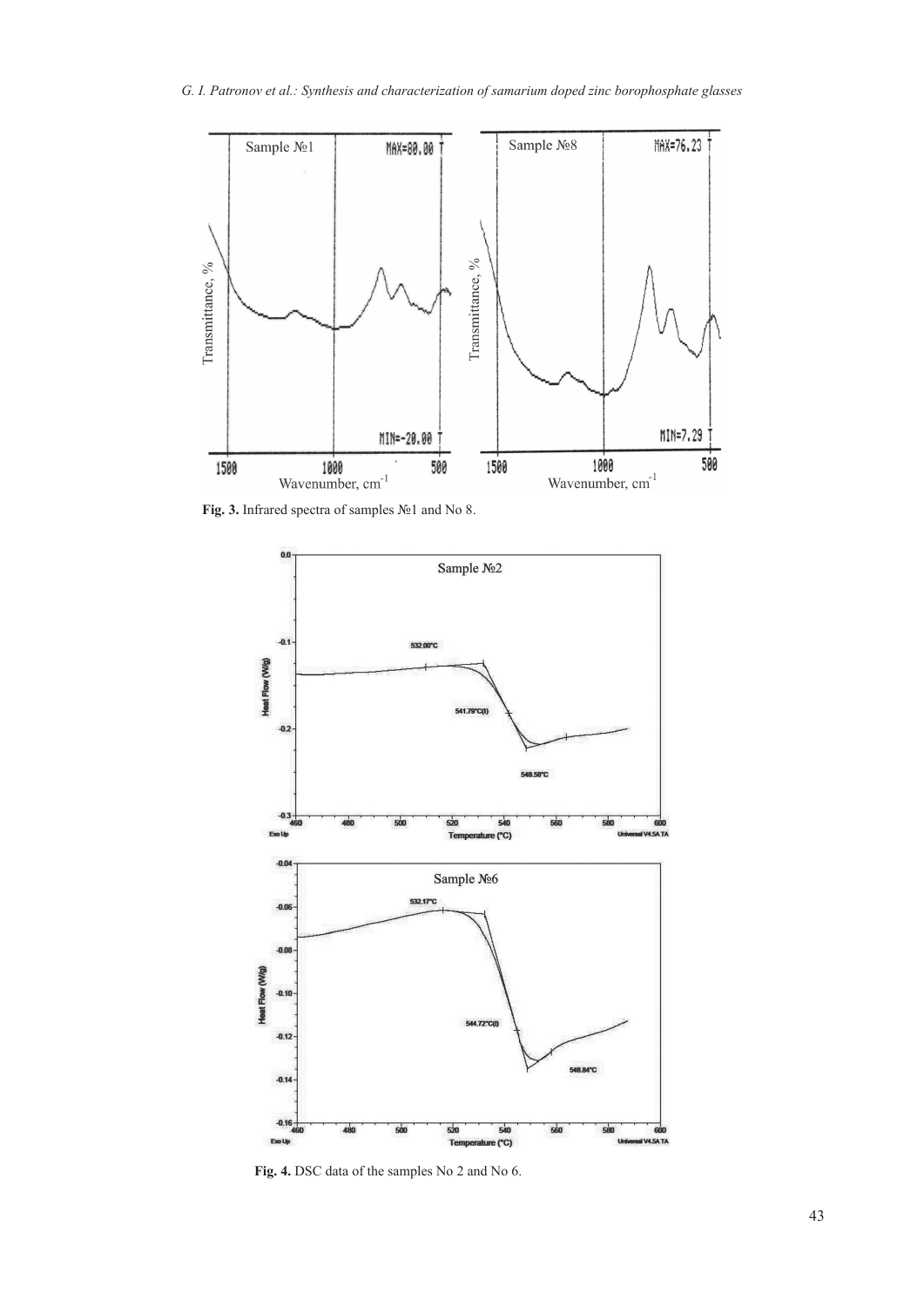that partially crystallized samples keep showing an amorphous phase (i.e. it is possible to evaluate glass transition Tg but with reduced relaxation) as shown in Figure 4. The high glass transition temperature is an indication of the stability of the glass (Table 1).

The most efficient LED for pumping the glasses is the one at 395 nm according to our previous research [16]. Representative emission spectra for synthesized samples are illustrated in Fig. 5. The observed spectra depict three pronounced peaks at wavelengths of 560 nm, 600 nm and 645 nm, respectively. There is a fourth peak at 704 nm, which is much less intense than the others. These four peaks are characteristic of Sm3+ ions and correspond to transitions [17]:

$$
560 \text{ nm} - {}^{4}\text{G}_{5/2} \rightarrow {}^{6}\text{H}_{5/2} \n600 \text{ nm} - {}^{4}\text{G}_{5/2} \rightarrow {}^{6}\text{H}_{7/2} \n645 \text{ nm} - {}^{4}\text{G}_{5/2} \rightarrow {}^{6}\text{H}_{9/2} \n704 \text{ nm} - {}^{4}\text{G}_{5/2} \rightarrow {}^{6}\text{H}_{911/2}.
$$

Therefore, samarium ions effectively activate the zinc borophosphate matrix. This evidences the opportunity to use the as-synthesized samarium doped zinc borophosphate compositions for application in optical devices.

### **CONCLUSIONS**

Samarium doped ZnO-rich borophosphate glasses with varying content of ZnO have been synthesized and investigated by powder X-ray diffraction, IR spectral analysis, differential scanning calorimetry (DSC) and photoluminescence spectroscopy.

The obtained samples are amorphous, homogeneous and transparent glasses except for those ones with the highest content of ZnO. The data from the IR spectral analysis and the DSC confirmed the results obtained from the XRD analysis.

Samarium doped samples exhibit strong visible (orange to red) immediate photoluminescence (scintillation) signal under UV light.

The content of zinc and doping of materials play an important role in the structural and thermal properties of glass, as evidenced from the presented here results.

The synthesized samarium doped ZnO-rich borophosphate glasses may successfully be applied for preparation of energy converters for solar cells, X-ray dosimeters and for protection of valuable documents.

#### *Acknowledgments: We are grateful to:*

*– Assist. Prof. Tzvetkov of Institute of General and Inorganic Chemistry (BAS) for his help with the powder X-ray diffraction measurements;*

*– Chemist Danova of Plovdiv University for her help with the Infrared spectra analysis;*



**Fig. 5.** Photoluminescence spectra for doped samples at an excitation wavelength 395 nm.

*– Prof. Eftimov and phys. Pashova of Plovdiv University for their help with the PL analysis. This research was funded by the "Scientific Research" fund at Plovdiv University, Grant № NI 15 HF 001.*

#### **REFERENCES**

- 1. P. Pascuta, G. Borodi, N. Jumate, I. Vida-Simiti, D. Viorel, E. Culea, *J. Alloys and Compounds*, **504**, 479 (2010).
- 2. Yong-Seok Kim, Won-Gyu Choi, Bong-Ki Ryu, *Glass Physics and Chemistry,* **40(4)***,* 408 (2014).
- 3. M. Seshadri, M. Radha, D. Rajesh, L.C. Barbosa, C.M.B. Cordeiro, Y.C. Ratnakaram, *Physica B*, **459**, 79 (2015).
- 4. Siti Amlah M. Azmi, M.R. Sahar, S.K. Ghoshal, R. Arifin, Journal of Non-Crystalline Solids, 411, 53 (2015).
- 5. Q. Sheng, Y. Shen, S. Liu, W. Li and D. Chen, *Applied Physics Letters*, 101, 061904 (2012).
- 6. G. Lakshminarayana, R. Yang, M. Mao, J. Qiu, I. Kityk, *Journal of Non-Crystalline Solids* **355**, 2668 (2009).
- 7. M. Elfayoumi, M. Farouk, M.G. Brik, M.M. Elokr, *Journal of Alloys and Compounds***, 492**, 712 (2010).
- 8. M. Elisa, B.A. Sava, I.C. Vasiliu, R. Monteiro, J.P. Veiga, L. Ghervase, I. Feraru, R. Iordanescu, *Journal of Non-Crystalline Solids***, 369**, 55(2013).
- 9. Koudelka, P. Mosnerr, *Materials Letters*, **42**, 194  $(2000).$
- 10. G. Patronov, I. Kostova, D. Tonchev, *Bulgarian Chemical Communications*, **45(4),** 536 (2013).
- 11. Meng Xianfeng, Zhang Qitu, Lu Chunhua, Xu Zhongzi, *Journal of rare earths,* **25** 125 (2007).
- 12. DiffractPlus EVA v.12 program and ICDD (The International Centre for Diffraction Data) PDF-2 database (2009).
- 13. K. Yoshio, A. Onodera, H. Satoh, N. Sakagami, H. Yamashita, *Ferroelectrics*, **264,** 133 (2001).